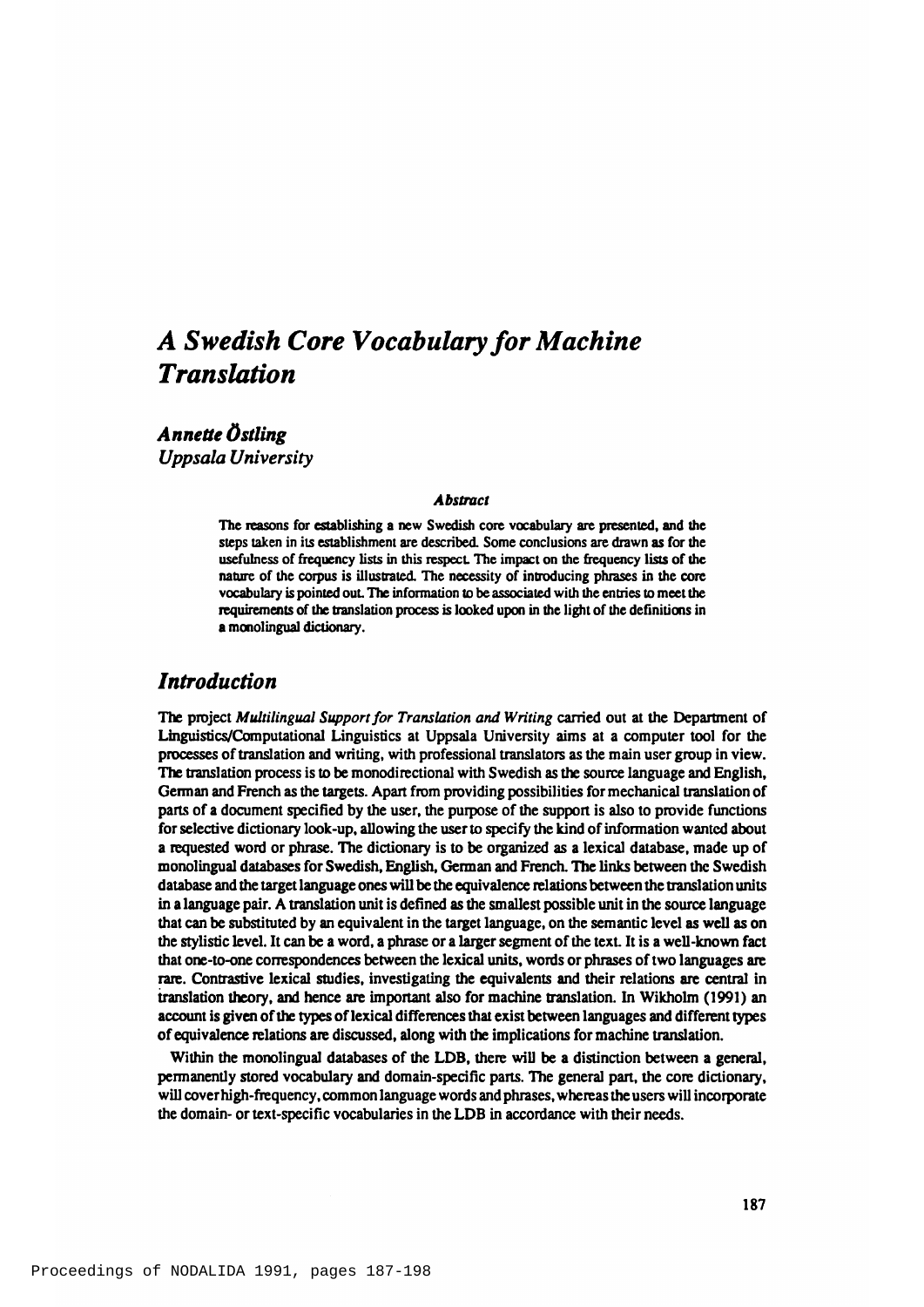It is important to have in mind that the LDB is to be consulted by a human translator/writer as well as by the machine translation component of the support and must fulfill the demands of both kinds of users.

Since the primary units of the database are the translation units, the Swedish core dictionary must be structured in such a way that the establishment of translation relations to the target languages is possible. High-frequency words are often manyfold ambiguous, morphologically and semantically. For example, the English word 'in' can be either a preposition, an adverb or a noun, and there are obviously no one-to-one correspondences between 'in', 'do' and 'make' and their Swedish equivalents. In phrases the ambiguity can be resolved: 'in' is disambiguated as a preposition when used in the phrase 'in accordance with'. This fact will be taken advantage of by introducing phrases as an important part of the core vocabulary, and is one step in the development of a core vocabulary of translation units.

In this project, Swedish is the source language. Therefore, in a first phase, the Swedish core vocabulary will be established. Then translation links to the equivalents in English, German and French will be determined.

### *Is there a need for a new Swedish core vocabulary?*

A first Swedish basic vocabulary was identified within the project Nusvensk frekvensordbok (NFO), 'F requency Dictionary of Present-Day Swedish' (Allén et al. 1970). The NFO basic vocabulary was derived from a corpus of Swedish newspaper text from 1965, consisting of one million running words. The basic vocabulary comprises 10,000 lemmatized graphic words<sup>1</sup>. Thus no compound expressions such as phrases or phrasal verbs are recognized as units in the NFO basic vocabulary, the basic reason for the decision to determine a new core vocabulary within this project. The size is another important issue: is 10,000 graphic words a reasonable size for a core vocabulary of the kind needed for a tool for translation and writing? Since the basic vocabulary of NFO is quite big, it comprises a high proportion of content words. It is in the nature of content words to reflect the to pics treated in a text, and some of the current issues of 1965 newspaper articles are no longer of the same importance (the Vietnam war, for instance), and many new topics and phenomena have arisen since then, such as the concern for the environment, the media explosion with video and satellite television, etc. As shown below, even words in the frequency top can be quite domain-dependent. Thus part of the NFO basic vocabulary may be, in this respect, somewhat outdated.

The NFO basic vocabulary was determined as a general frequency top list, without any special use in mind. The core vocabulary aimed at in this project is to be a tool for all the users in view, regardless of their various fields of application. Hence one of the main criteria for the choice of which content words to be incorporated must be their neutrality with respect to domain, or, put in another way, the likelihood for them being used in different domains. It follows that it is natural to look not only at frequency lists of newspaper vocabulary, but also to compare with frequency lists of other types of texts. Lehmann (1991) describes the comparison of five word lists from very different domains, and shows that the common vocabulary is very small indeed. He also points out that the definition of a representative corpus, and hence a representative vocabulary, must be made with the research goals pursued in mind. It is quite clear that a core vocabulary for the purpose of being used as a translation tool as the one described here is not the same thing as a basic vocbulary for language learning, for instance. A dictionary for this latter purpose must cover the vocabulary and language functions for every-day life, since it aims at guiding the language student to what is the "threshold level" of another language, something which is not the same thing as domain-neutrality.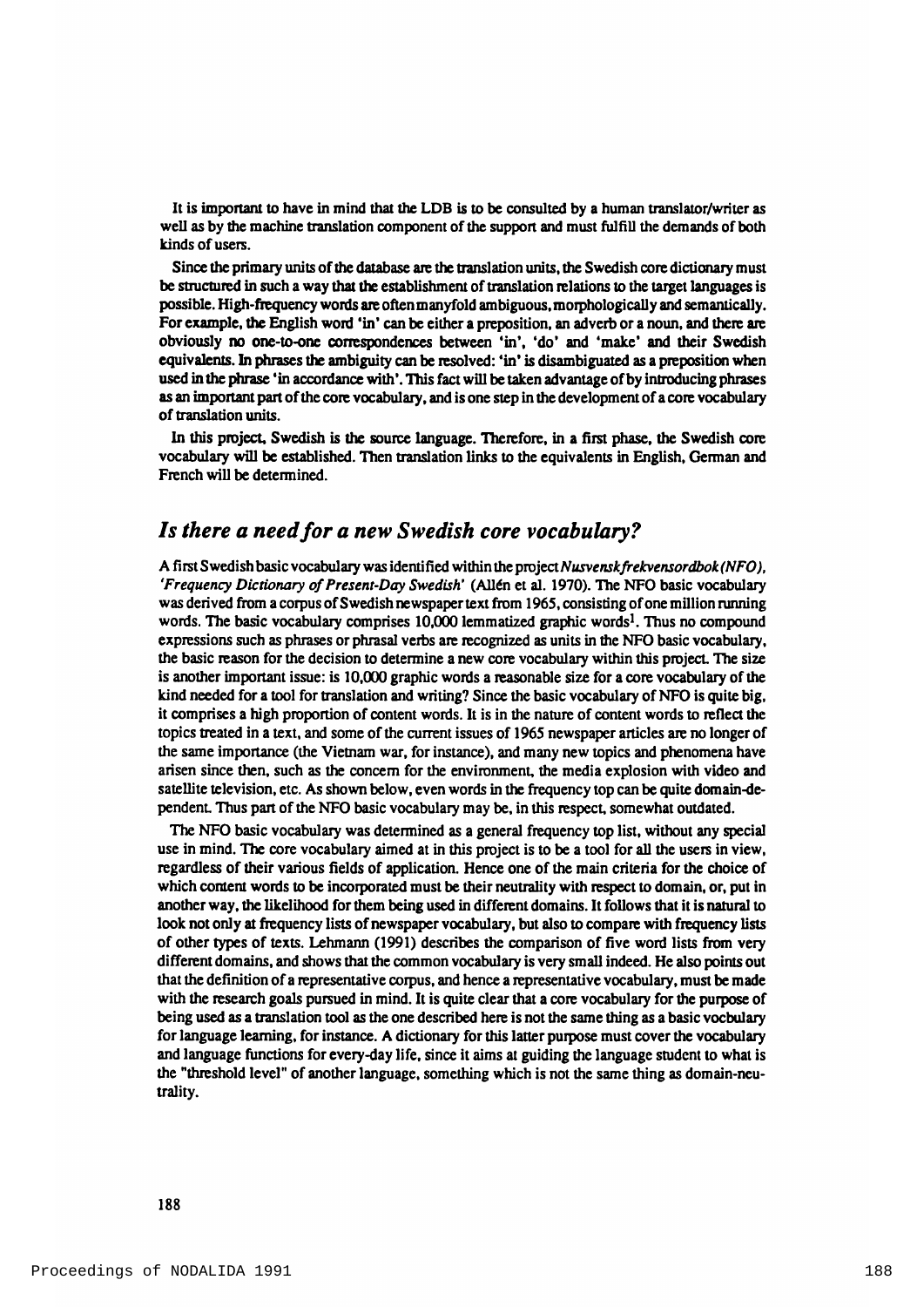### *How can a core vocabulary be determined?*

The need for core vocabularies for the purpose of natural language processing is pointed out in Lehmann (1991), who also describes the establishment of a German core dictionary.

The new Swedish core dictionary for the translation and writing tool being worked out within this project is based on the total of the newspaper material available via Språkbanken ('The Language Bank') at Språkdata, University of Gothenburg (Gellerstam 1989). In all, this material comprises approximately seven million current words from 1965, 1976 and 1987, the words from 1987 constituting the largest part: five million words. Comparisons have been made with the novel corpus from Språkbanken. This corpus consists of two parts, totalling 9.6 million words<sup>2</sup>: novels published in 1976 and 1977, comprising 5.6 million running words, and novels published in 1980 and 1981, four million running words.

The first step in establishing the core vocabulary was to make a morphological analysis of all the word forms from the Språkbanken new spaper corpus, henceforth NWP, with a frequency of 160 or more (the 2,926 most common word forms). The morphological analysis was performed with the help of Uppsala Chart Processor (UCP) (Sågvall Hein 1987), an inflectional grammar of Swedish in the UCP formalism (Sågvall Hein, forthcoming) and a stem dictionary of about 60,000 entries (Sågvall Hein & Sjögreen 1991). The stem dictionary is generated from *Svensk Ordbok*, 'A *Dictionary of Swedish'* (1986) and thus covers the same vocabulary. It follows that the morphological analysis results in the same lemma distinctions as the ones made in *Svensk Ordbok*.

Homography is a very common phenomenon in Swedish, not only among high-frequency function words, and therefore the number of possible lemmas assigned to a word form by the morphological analyzer is often  $> 1$ . The frequency 160 was chosen ad hoc as a starting point, but proved to be a good guess (see below). The result of this parsing was a list of all the possible lemmas for each word form according to *Svensk Ordbok*, as shown by the following example. Here, the graphic word *perfekt* is given one noun analysis (the grammatical term 'perfect') and one adjective analysis ('perfect'):

perfekt: (freq: 311) 2 parses, 9 vertices.

PERFFKT ·

|      | rearen .                |        |                       |
|------|-------------------------|--------|-----------------------|
| (* = | (LEM = PERFEKT2.NN      | $(4 =$ | $(LEM = PERFEKT1.AV)$ |
|      | INFL = PATTERN.GRYN     |        | INFL = PATTERN.BLEK   |
|      | $DIC.$ $STEM = PERFEKT$ |        | DIC STEM = PERFEKT    |
|      | WORD.CAT = NOUN         |        | $WORD.CAT = ADJ$      |
|      | $GENDER = NEUTR$        |        | $COMP = POS$          |
|      | $FORM = INDEF$          |        | $NUMB = SING$         |
|      | $CASE = BASIC()$        |        | $FORM = INDEF)$       |
|      |                         |        |                       |

Since this is a pursuit of a *core* vocabulary, all lemmas marked for a certain level of style or a specific domain were excluded from the list. Furthermore, the lemmas that only occur in compounds were given a special code.

The next step was to compare this list of graphic words tagged with their possible lemmas with a lemmatized frequency list in order to exclude unlikely lemma attributions. Thus a comparison, much like a m anual probabilistic tagging, was made with Nusvensk frekvensordbok, and the lemmas having a NFO frequency of 10 or less (i.e. the lemmas in question are not among the 7,150 most common ones) were excluded from the list. For instance, the noun analysis of *perfekt* was among the ones sorted out. Setting the limit as low as  $f \le 10$  may seem an unnecessary precaution, but in this early sorting out precaution is necessary in order not to rule out lemmas that are rare only in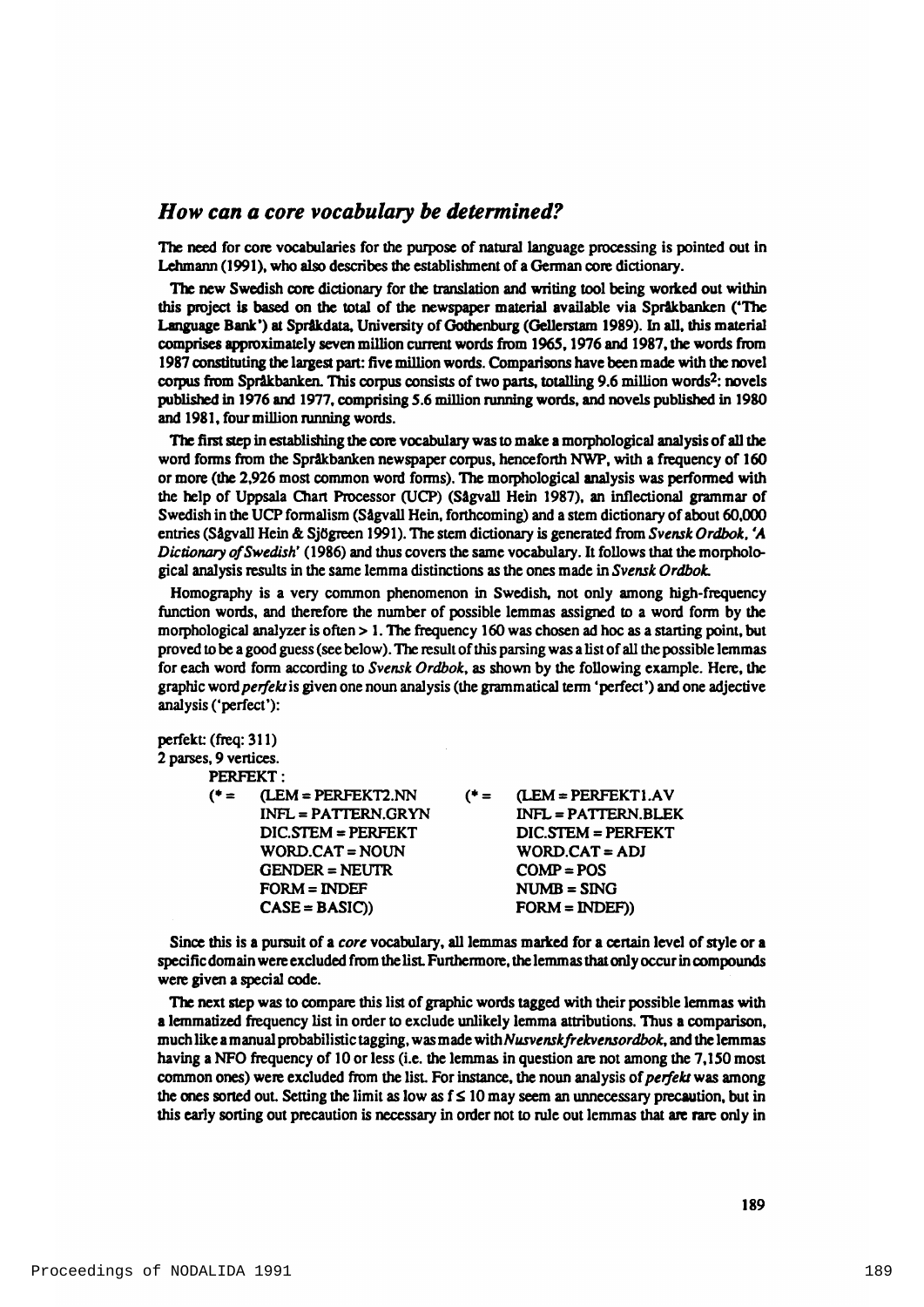NFO. Of course lemmas that should not have been excluded may still have been sorted out by mistake. Testing against the texts of the potential users will be necessary in order to find inconsistencies and to refine the vocabulary so far defined.

In order to study the frequency of the different parts of speech more in detail, the list of graphic words tagged with their possible lemmas was divided into 14 segments of 200 word forms each. Segment 1 consists of the 200 most common word forms, segment 2 comprises the next 200 and so forth. The last 126 graphic words were thereby left out, something which does not seem to be of much importance (see below). The following table shows the frequency span for the graphic words included in each segment (the corpus size is seven million current words):

#### Graphic word frequency

| Segment 1 | 201670-2510 | Segment 8  | 352-306 |
|-----------|-------------|------------|---------|
| Segment 2 | 2497-1194   | Segment 9  | 306-269 |
| Segment 3 | 1192-820    | Segment 10 | 269-243 |
| Segment 4 | 818-617     | Segment 11 | 243-215 |
| Segment 5 | 616-497     | Segment 12 | 215-196 |
| Segment 6 | 497-412     | Segment 13 | 196-182 |
| Segment 7 | 412-352     | Segment 14 | 182-167 |

The table below gives an account of the number of possible lemmas of every word class found in each segment. The lemmas with a NFO frequency of 10 or less have been excluded from the table. S1 etc. refers to segment number $3$ .

|                | <b>Noun</b> | <b>Verb</b> | Adj | Adv | Pron | Prep | Con | Subj |
|----------------|-------------|-------------|-----|-----|------|------|-----|------|
| S <sub>1</sub> | 26          | 55          | 30  | 67  | 39   | 29   | 19  |      |
| S <sub>2</sub> | 61          | 48          | 48  | 51  | 15   | 9    | 3   |      |
| S <sub>3</sub> | 90          | 50          | 35  | 32  | 9    | 3    |     |      |
| S <sub>4</sub> | 106         | 62          | 41  | 11  | 2    | 4    |     |      |
| S5             | 89          | 60          | 54  | 20  |      | 2    | 0   |      |
| S6             | 100         | 58          | 46  | 11  | 2    | 3    | 3   |      |
| S7             | 99          | 52          | 45  | 10  |      | 0    | 0   |      |
| S8             | 109         | 66          | 33  | 12  | 2    | 2    | 0   | n    |
| S <sub>9</sub> | 108         | 66          | 39  | 11  |      | 2    | 0   | O    |
| <b>S10</b>     | 112         | 54          | 43  | 10  | N    |      |     | 2    |
| <b>S11</b>     | 91          | 76          | 38  | 6   |      | 2    | 0   | 0    |
| <b>S12</b>     | 117         | 64          | 35  | 4   |      |      | 0   | 0    |
| <b>S13</b>     | 108         | 55          | 36  | 10  |      |      | 0   | 0    |
| <b>S14</b>     | 103         | 71          | 32  | 8   | 3    |      | 0   | 0    |
| Σ              | 1406        | 837         | 555 | 263 | 78   | 60   | 28  | 10   |

NB that the number of possible lemmas in each segment is over 200. This is due to the fact that many graphic words have more than one lemma attribution. For instance, many graphic words in segment 1 have been analyzed as being both possible prepositions and adverbs (i.e. in this case verb particles).  $fdr$ , on the other hand, an extremely common verb form meaning, among other things, 'may', 'should' or 'has', is homograph with the noun meaning 'sheep'. Since the frequency of the noun lemma får in the NFO frequency list is less than 10, this lemma attribution has been discarded.

The segmentation procedure proved fruitful for many decisions, especially concerning the function words, since it made it possible to see in which segments they start disappearing. It also permitted a close study of where on the frequency scale the domain-specific content words begin outnumbering the more general ones, although this study still could not be decisive for which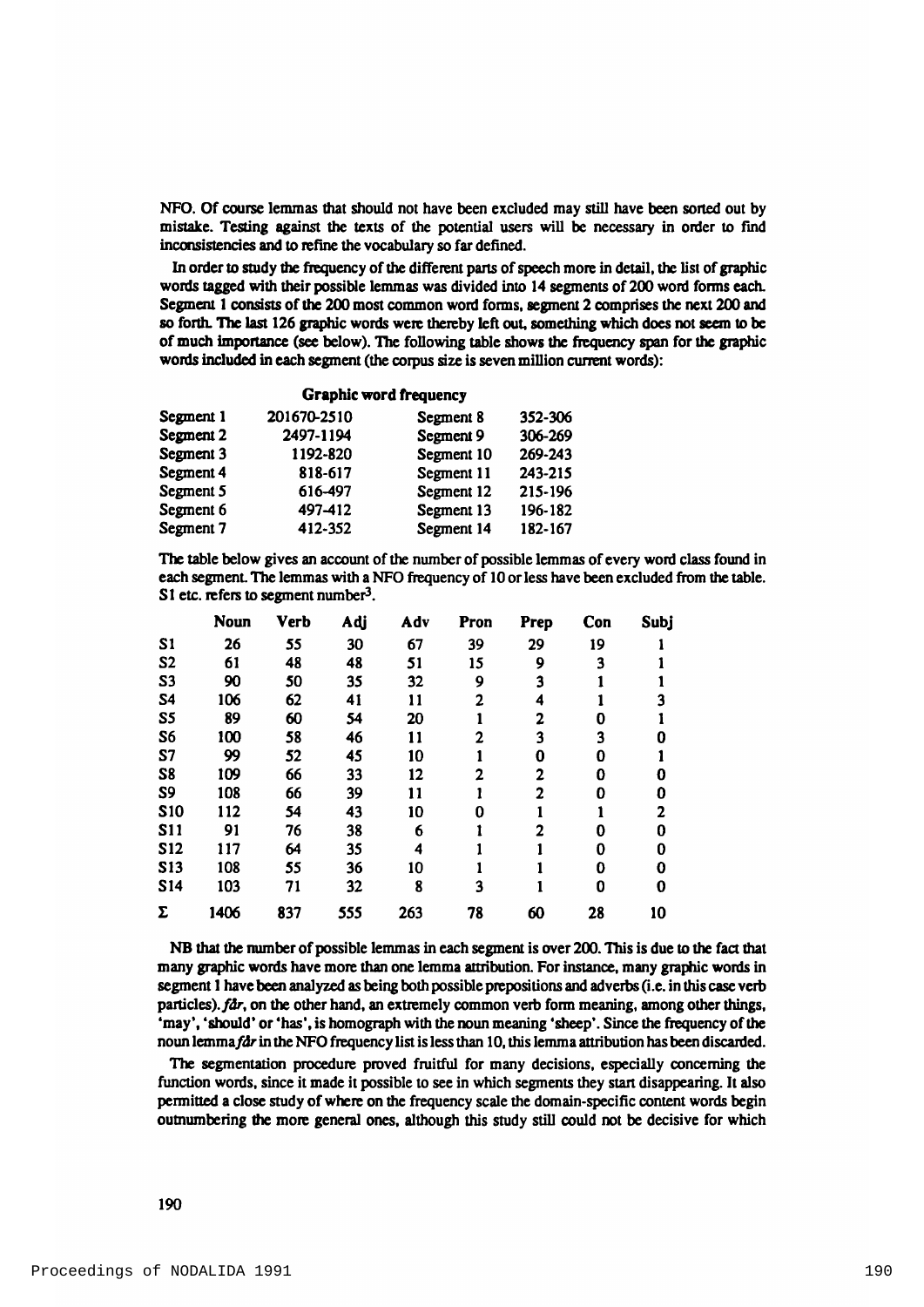content words to incorporate in the core vocabulary. The segmentation made it evident, though, that the distribution of the content word lemmas is fairly even throughout the segments (apart from the first two for the nouns). It is thereby clear that the content words give their color even to the frequency top, something to have in mind when discussing the representativity of a corpus for the goals in view. Below follows a brief discussion of each word class. For a list of all the entries proposed for the core vocabulary, see Östling (forthcoming).

# *Function words*

### *P re p o sitio n s*

All prepositions found in this 2,800 word form top list seem to qualify for inclusion in the core vocabulary. It is evident that after f 2,000, i.e. segment 10, the number of "new" prepositions is very low, something which permits the preliminary conclusion that the prepositions found here really are the core ones in Swedish – it seems unlikely that some important prepositions appear below this frequency. Testing against user texts and other corpora would of course corroborate or falsify this hypothesis.

### *C o n ju n c tio n s*

It is interesting to see that the pattern for the prepositions is repeated, and is even clearer, for the conjunctions. Below f 2,000 no conjunctions appear, which supports the hypothesis that neither for this part of speech will it be necessary to go further down the frequency list. The conjunctions among the top 2,000 can thus tentatively be claimed to be the conjunctions of the core vocabulary.

#### *S u b ju n c tio n s*

The subjunctions are very few, but the pattern remains the same as for the two parts of speech above: there are no subjunctions below  $f$  2,000, and the list of subjunctions established from the frequency top here is preliminarily established as the list of the core vocabulary.

#### *P ro n o u n s*

Below segment 3, i.e. below f 600, only a handful of pronouns are to be found. A closer study, however, shows that some personal and possessive pronouns are missing. The use of these pronouns is highly dependent on the communicative function of the text (Lehmann 1991), and has nothing to do with the topics treated. It is evident that in a core vocabulary of the kind needed here the pronouns of all six grammatical persons should be included. In order to find them all in this frequency list, it would be necessary to go beyond the top 2,800, but this would be a superfluous task, since it is easy to check this consistency manually in the existing list of pronouns. (Of course it is not uninteresting to see where on the frequency list the missing ones appear – this could be of im portance for core vocabularies proposed for other types of use, as for instance language learning).

#### *A d v e rb s*

Many Swedish adverbs are formed on an adjective stem, the ending -t signalling the adverbial function. This ending, however, is also the neutral gender ending of Swedish adjectives, and this latter use is the only one recognized by the UCP parser. Thereby no adverbs of this open-class kind are included among the core vocabulary adverbs so far, something which of course has to be remedied in due course of time.

The majority of the adverbs among the top 200 are commonly used as verb particles. This is true, for instance, for *in (komma in* – 'come in') and *över (ta över* – 'take over'). The number of "new" adverbs is diminishing throughout the segments, but the segmentation gives no evidence for the conclusion that basic adverbs will not be found below f 2,800. Thus the frequency list has to be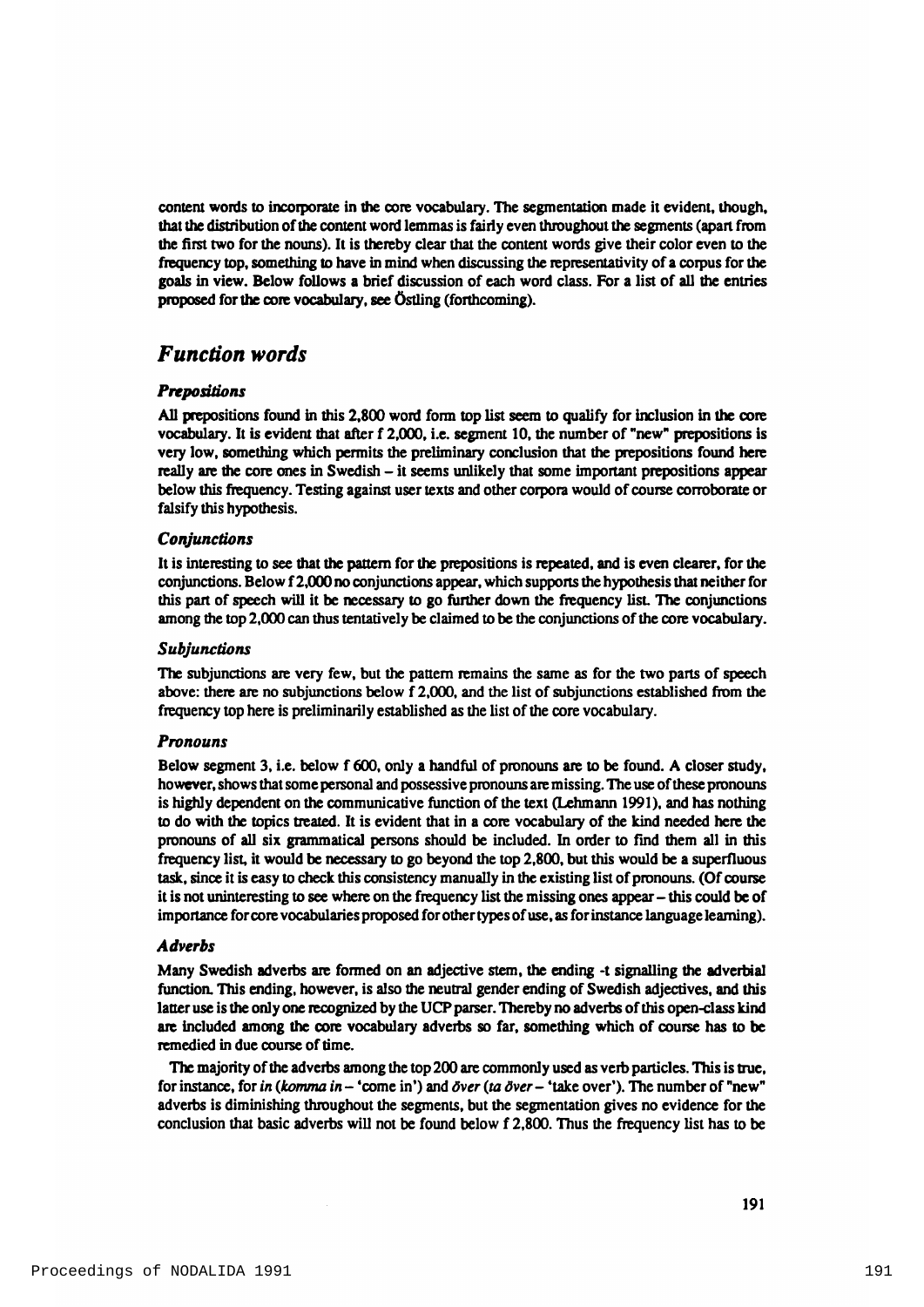explored beyond this limit, and the procedure described for the content words (see below) will have to be used.

# *Content words*

A quick glance at the frequency list reveals the fact that surprisingly many content words with a high frequency are somehow specialized and domain-specific. Some noun examples:

|                                           | <b>Frea</b> | <b>Segment</b> |
|-------------------------------------------|-------------|----------------|
| <i>regeringen</i> ('the government')      | 2.813       |                |
| <i>matchen</i> ('the match')              | 1.371       | 2              |
| <i>kommunen</i> ('the local authorities') | 1.284       | 2              |
| VM ('world championship')                 | 930         | 3              |

A new spaper corpus consists of articles of varied topics, but it is clear that some topics are more frequent than others, that the current topics vary with time, and that some topics hardly ever are treated in new spapers. In spite of this, new spaper corpora are often judged to give a reliable cross-section of contemporary language. As a somewhat provocative contribution to this debate, the nouns among the top 2,800 in the NWP that are not to be found in the same segment of the novel corpus are most illustrative. Here follows a list of some of them, randomly chosen:

| aids            | bolag      | final           | motståndare |
|-----------------|------------|-----------------|-------------|
| aids            | company    | final           | adversary   |
| aktie           | budget     | försvar         | personal    |
| share           | budget     | defence         | naff        |
| argument        | daghem     | kongress        | resurs      |
| <b>argument</b> | day-numery | <b>CONGTESS</b> | resource    |
| befolkning      | debatt     | kostnad         | satsning    |
| population      | debate     | expense         | venture     |
| bidrag          | expert     | läsare          | syfte       |
| allowance       | expert     | reader          | purpose     |

It is, in our opinion, quite clear that these words are typical of newspaper texts. The presence of *aids* in the list also shows that this corpus must be a fairly recent one. Intuitively it is easy to conclude that the words are not likely to be used to the same extent in fiction, and cannot be labelled domain-neutral. If, on the other hand, we take a closer look at some of the novel nouns that are not to be found among the top 2,800 in the NWP, we find another type of nouns, intuitively felt to belong to the world of fiction and almost forming a poem just by themselves:

| blick        | frukost       | idiot        | mörker   |
|--------------|---------------|--------------|----------|
| look         | breakfasti    | diot         | darkness |
| disk         | gryning       | klänning     | skratt   |
| dishes       | dawn          | dress        | laughter |
| dröm         | gråt          | köksbord     | smärta   |
| dream        | team          | küchen table | pain     |
| famn         | hemlighet     | längtan      | suck     |
| <b>ATTN6</b> | <b>SOCTEL</b> | longing      | sigh     |
| fest         | hud           | måne         | säng     |
| party        | skin          | moon         | bed      |

This latter list could have been made even more "fiction biased", comprising only parts of the body and emotions, for instance.

#### 192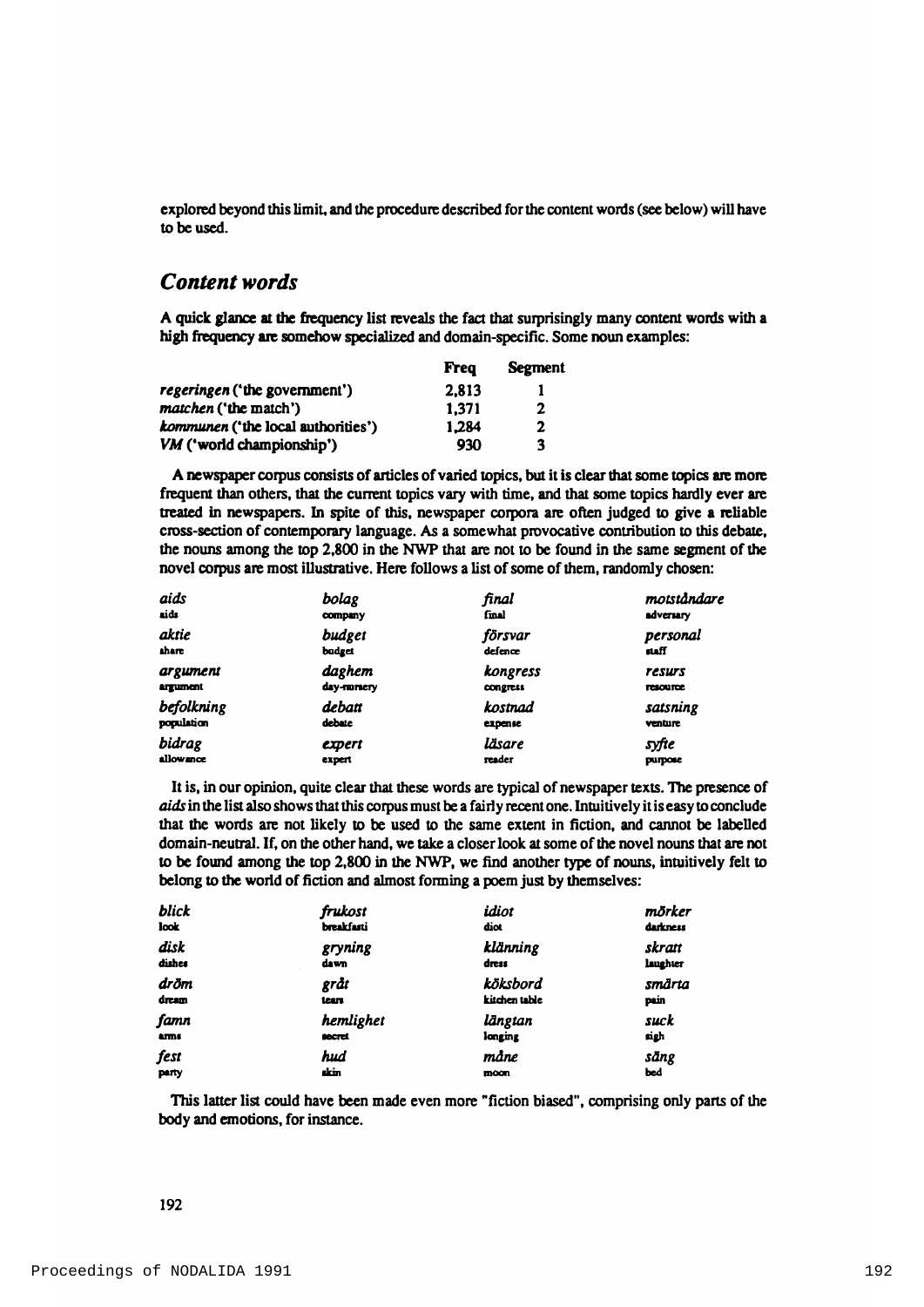This clearly shows the importance of studying corpora of different nature, if some degree of domain-neutrality is to be achieved. "Domain-neutrality" may be a notion which does not exist in reality - no word is neutral when it is used, but on the contrary gets some of its significance from the context. Domain-neutrality is thus something which can only be aimed at and probably never achieved. In order to approach this goal, the common procedure for the nouns, adjectives and verbs was to determine the intersection set between the two corpora of the top 2,800 of the parts of speech of the content words. Thereby the words chosen for the core vocabulary are used frequently in new spaper texts as well as in fiction, a clear indication that they are commonly used in domains of different types.

#### *Nouns*

It resulted from the study of the NWP that the raw frequency figures were of no great help when it came to deciding where to draw the limit for the nouns to be included in the core vocabulary; domain-specific nouns as well as more general ones occur in each segment. One important conclusion from this study was that it is not possible just to draw a limit in a frequency list, but that frequency studies can merely be one part of the material needed for conclusions concerning the content words. Semantic classification and "common sense" also have to play important roles.

The intersection with the novel corpus resulted in a list with 472 noun lemmas (many lemmas were represented by more than one graphic word). This list was then checked against the lemmatized NFO list, and some unlikely lemma attributions could be deleted. The nouns were then grouped sem antically: family, professions, time  $\&$  season, nature  $\&$  weather, communications, body, institutions & community, food & drink, house & home, directions, daily things, attitudes, materials, measurements, arts. These groups captured a good deal of the nouns, and permitted the spotting of inconsistencies in the frequency lists. It was found, for instance, that all the weekdays except *lördag* and *söndag* ('Saturday' and 'Sunday') were missing. This grouping was most useful in order to find missing hyperonyms and missing and superfluous hyponyms, and was thereby of great help in the creation of more homogeneous groups. Quite a few hyperonyms were among the nouns added to the list on its way towards a higher degree of generality. In spite of the usefulness of the intersection with the novel corpus and the sem antic grouping, it has to be pointed out that common sense still must play an important role for many decisions.

The "final" list consists of 400 noun lemmas, but it is very likely that it has to be further restrained when tested against user texts and other corpora.

#### *Adjectives*

The same procedure as for the nouns was carried out for the adjectives. The intersection with the possible adjective lemmas in the novel corpus was established, giving a list of 243 adjective lemmas. The list was checked against the lemmatized NFO material to further exclude rare and unlikely adjective lemmas. A rough semantic grouping was then made to check that no elementary adjectives or basic colors were missing. In this way some inconsistencies were found, and after these procedures, plus the important use of common sense, the ameliorated list today contains 172 lemmas.

#### *Verbs*

The verbs have been less thoroughly studied than the other parts of speech. This is due to the fact that no study yet has been made taking into account the very common phrasal verbs (komma in, *ta över*). The procedure followed so far is equivalent with the one used for the adjectives and the nouns. The intersection group with the novel corpus comprises 271 verb lemmas, but these have not yet been checked against the NFO material, neither has a semantic classification been performed, and the list is also in these respects less worked out compared to the others. The very preliminary verb list established so far comprises 265 simple verb lemmas.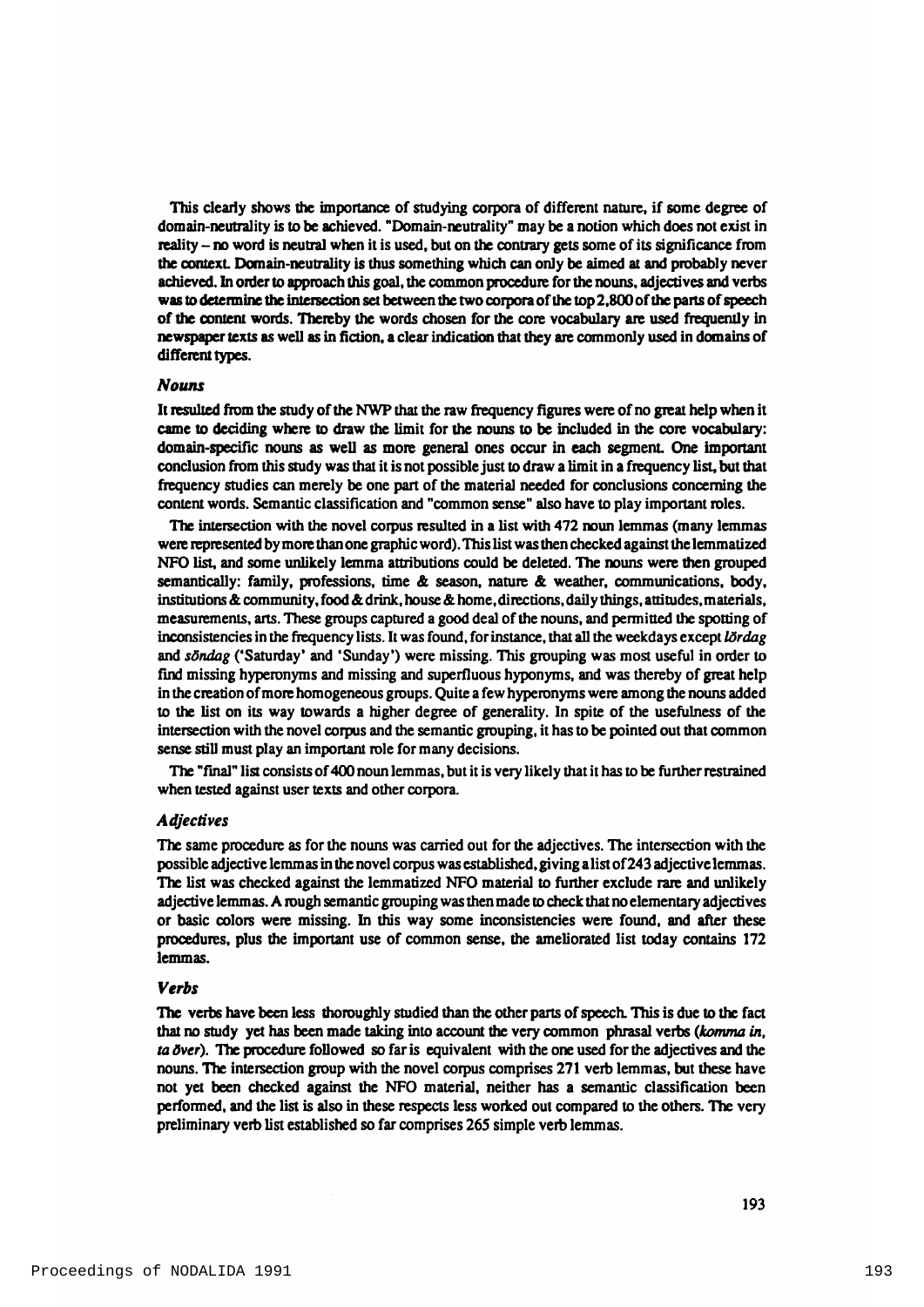### *Phrases in the core vocabulary*

As already pointed out, ambiguity is a very common phenomenon among high-frequency function words. A step towards the establishment of translation units between Swedish and the target languages is the introduction of phrases in the core vocabulary. There are lexicalized phrases of m any types: invariable, continuous phrases, an example of which is *i enlighet med*, 'in accordance with', inflectible phrases including phrasal verbs such as *stänga av*, 'turn off' and discontinuous ones, as for example *antingen* ... *eller*, 'either ... or'. The phrases focussed on so far in the project are the invariable continuous ones, the *functional core phrases*. Criteria for the determination of this type of phrases have been worked out (Sågvall Hein, Östling & Wikholm 1990) and include the following points:

- a functional core phrase should form a syntactically motivated unit. A phrase can not include an element which is part of a previous or following constituent. It follows that the phrase must be continuous.
- it must have a specific grammatical function: prepositional, adverbial, adnominal or conjunctional.
- it should be semantically neutral. If the phrase contains a nominal element, this has to be non-referring.
- $-$  it should disambiguate one or more elements of the phrase with regard to meaning or part of speech (see the example mentioned above concerning 'in').

A pilot study showed that the structures which are potential functional core phrase candidates are limited in number, and for Swedish the following four structures are the only possible ones:

```
preposition + noun + prepositioni enlighet med, 'in accordance with'
 inom ramen för, 'within the framework of'
preposition + adjective/pronoun + noun
 på goda grunder, 'for excellent reasons'
 i första hand, 'in the first place'
preposition + noun
 med flit, 'on purpose'
 i dr, 'this year'
adverb + adverb
 snarast mõjligt, 'as soon as possible'
 inte minst, 'not least'
```
An important source for the establishment of the Swedish functional core phrases is the *Frequency Dictionary of Present-Day Swedish, Volume 3, Collocations* (Allén et al. 1975). It proved that less than half the number of the collocations of the structures above could be included in the core vocabulary. The non-fulfillment of the criteria was often due either to specific reference of the noun or the adjective, or to the preposition being dependent on a preceding verb, thus invalidating the criterion of a syntactically motivated unit ('learn from I this development', for example, in which the preposition is dependent on 'learn'. In this particular example, the noun also has specific reference). The list of functional core phrases is being worked out, and will include some 1,000 entries (Östling  $\&$  Wikholm, forthcoming).

In a later phase of the project, inflecting phrases, such as phrasal verbs and temporal expressions will be included in the core vocabulary, along with some common abbreviations.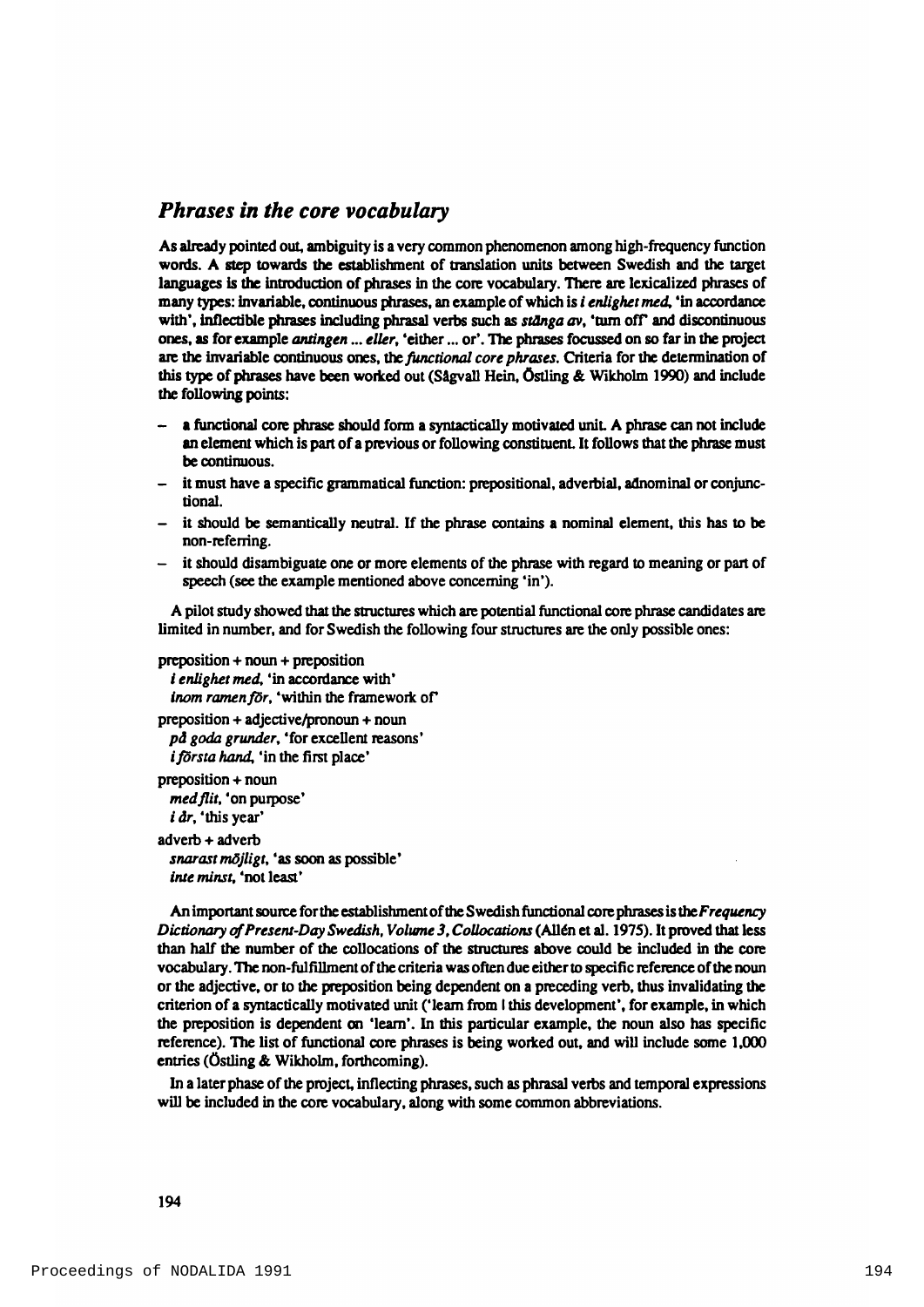# *What information is to be associated with the entries in the Swedish database?*

The information associated with each entry is of crucial importance for the functionality of the database, for the human user as well as for the machine translation component. The ideas presented below are part of our working concept, and have not yet been implemented.

In general terms, it is a quite simple task to determine which function words that are to be included in the core vocabulary, but it is most difficult to determine what information is to be associated with them for a nicely functioning translation and writing support. For the content words, the opposite is true: it is most difficult to decide on which ones fulfill the criterion of being sufficiently domain-neutral to be included in the core vocabulary, but it is an easier task, although far from trivial, to decide on what information is to be associated with them.

Morphological information is to be an essential part of each entry, and should be consistent with the output of the UCP parser (Sågvall Hein 1987), as exemplified above for *perfekt*. The morphological analysis provides the lemma, LEM, in accordance with the classification in *Svensk Ordbok*. The part of speech of the lemma is given after the punctuation mark, in the example  $\text{m}$ , 'noun', and av, 'adjective'. INFL gives information about which inflectional pattern the lemma belongs to. DIC.STEM specifies the stem, since there is sometimes a difference in Swedish between the lemma and its stem. The analysis also provides morphological information specific to each part of speech, in the case of nouns gender, number, form and case.

Each lemma is associated with a list of lexemes, classified according to *Svensk Ordbok* (Sågvall Hein 1988). Thus the lemma glas.nn ('glass') is linked to its lexemes in the following way:

(GLAS.NN (LEX GLAS.NN.1)

One type of semantic information in the database is thereby the definitions of the lexemes.

(LEX2 GLAS NN.2) (LEX3 GLAS.NN.3))

The entry for glas is a good starting point for a discussion of the information to be associated with the noun entries:

> **glas** uibit. *—et* - 1 eti hin, gUnsande, genomskinligt ämne som anv. sarsk. i dryckeskarl. fönsterrutor etc. (ifr porslin): glasburk; glasdorr; glas*gjutning; glaskupa; glasprism a; glasruta; glasskiva; glasskål; glas-veranda; buleUglas; kristallglas; rubinglas; sodaglas; spegelglas: trädglas; blåsa ~; grönt ~; en lam-*<br>*pa i slipat ~; en futuristisk lägen-*<br>*het i stål och ~* 0 śv. on (vins) (bremii<br>sv detta lame (*jfrglas* 2) : *förstorings-*<br>g*las; koppglas; lampglas; returglas; timglas; tom glas; spräcka ett*

*a v ~ e n i glasögonen; såtta bilden inom* — *och ram ; några ansikten rörde sig bakom —et; odla under —* □ äv. utvidgat om glaslikn. ämne el. föreml): *vattenglas 2* dryckeskirl av glas utan handtag, men ibl. med fot; vaal. anv. för kalla drycker (jfr kopp, mugg 1, bågara): *glasservis; dricksglas; kristallglas; nubbeglas; spetsglas; vattenglas; vinglas; fylla —et till* **brädden; ta fram en tillbringare**  $och$   $frac$   $\sim$   $\Box$  iv. med tonvikt pl inachillet: *bjuda p å e tt — likör; dricka ur —et i e tt svep* □ epec. i M gt om alkohol: *ta sig ett* ~  $\Box$  iv. om likn. föremål: plastglas 3 halvtimma mait med timglai och markerad med iU | pt klocka; pl firtyi (hiei.): *åtta — utgör en skeppsvakt*

The first two lexemes of *glas* are to be included in the core dictionary, whereas the third one has the comment <hist.>, 'historical', and hence must be discarded, since its usage is limited to a certain domain. The distinction between the two first lexemes is crucial from a translational point of view: glas.nn1 is the substance, whereas glas.nn2 is the vessel used for beverages. This information can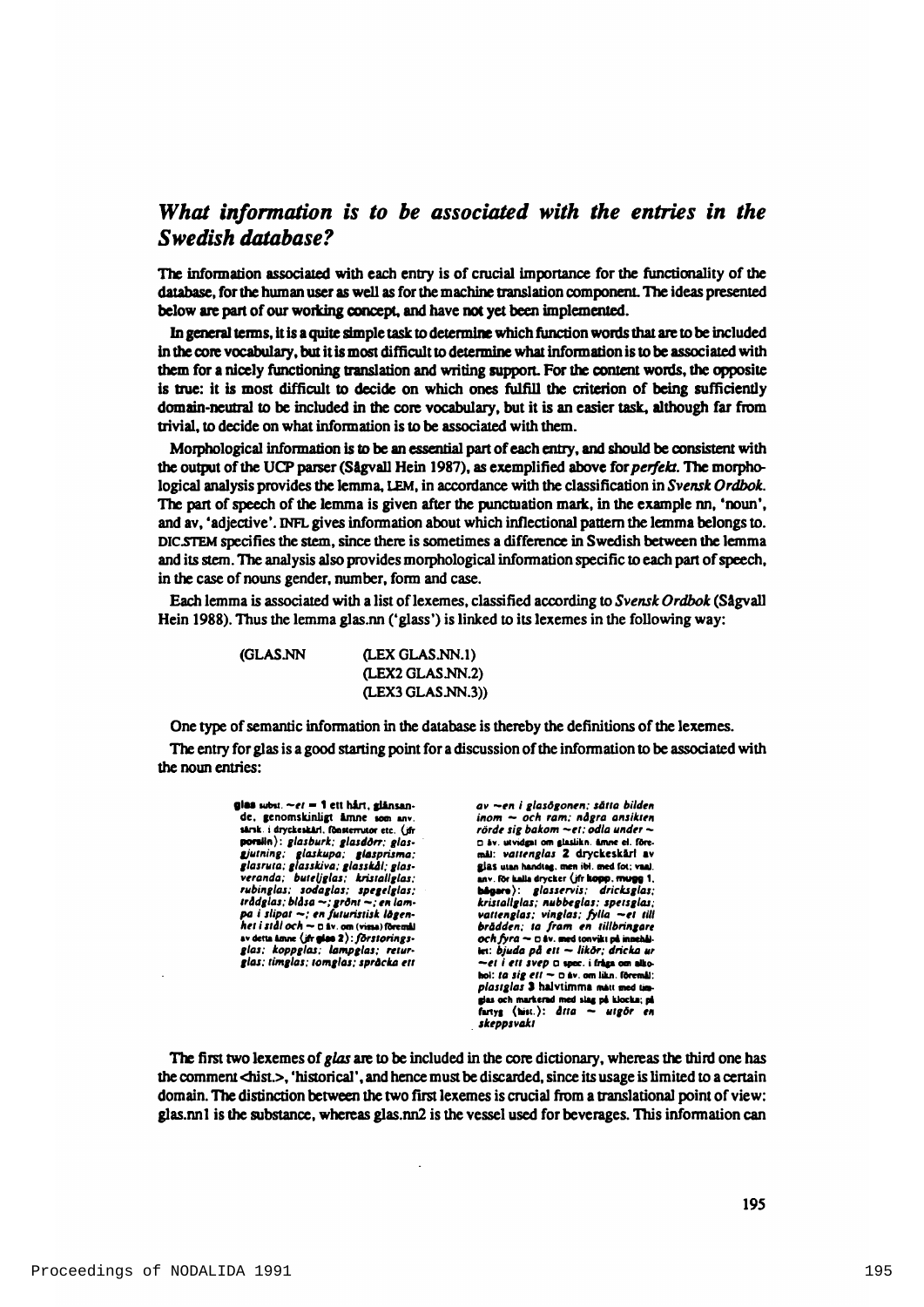be extracted from the definitions in the following way: glas.nn1 is defined as an *dmne*, 'substance', and with a sem antic parsing, an ISA-link can be established (Vossen et al. 1989, Hagman 1991) to the hyperonym, which is thereby made evident. For glas.nn2 the ISA-link is established to *dryckeskärl*, 'vessel used for beverages', the hyperonym in question. Especially useful for the writing-process is information concerning hyponyms. These are enumerated after the meaning descriptions in the definitions in *Svensk Ordbok*: for glas.nn2 "dricksglas; kristallglas;" ('drinking glass', 'crystal glass') etc. Synonyms can also be of use, for the translation as well as the writing process, and this relation can be extracted from the meaning description in the following way: if the ISA-attribute has a numerus value matching the lemma and has no modifiers, it is considered a synonym of the lemma (Hagman 1991). Sometimes synonyms are also explicitely listed in *Svensk Ordbok* after the meaning description, and are thus easily retrieved.

Syntagmatic information, such as the use of the lexeme in expressions, idioms and phrases, is m ost important in order to achieve idiomatic translations. *Svensk Ordbok* gives quite a few examples of the lexemes in use, and some information of this kind can thereby be accessed from the definitions. It is crucial for the functioning of the LDB that the syntagmatic information be looked upon and determined in the light of what the translation units between the languages are. Since the translation units are not always the same between the language pairs, the syntagmatic information has to be specified with regard to the different target languages.

As for the contrastive information, the reference from the Swedish lexeme to its equivalent(s) in the target languages is the only link between them, glas.nn l has one equivalent in English, 'glass (mass noun)', and the equivalent of glas.nn2 is 'glass (countable)'. The lexeme distinction reflects the different translation equivalents in this case. Often the use of a word in a phrase affects the translation, and equivalents have to established between these larger unities in the definitions, thereby overriding the translation equivalent of the simple lexeme.

The entry for the preposition  $a\mathbf{v}$  illustrates the situation for the function words:

'ev prep. 1 med utgångspunkt eller ursprung i; *därav: ärva — sin far; resultatet* — *undersökningen; fra m*   $gd \sim en$  artikel z spec. for an ut-uye-ka onak c. d.: *sjuk — sorg; lida — huvudvärk* c iv. med angivande av material e. d.:  $en$  ring  $\sim$  guld  $c$  iv. som markering för del av ngn helhet: nio filmstjär*nor — tio \* (rädd) - sig* (riidd) (ill sin läggning: *nog —* iv. cii ord hur som helst; *rent* — iv. cii ord till och med 2 sarsk. i pass. konstruktioner genom direkt inverkan från non el. nat aecrandc; *dom en överklagades* ~ *en släkting; boken å r skriven* — *en*

*engelsm an; statyn ka r skänkts en arm enisk oljem agnat; hon stoppades — en bastant bakdörr; träf* $fas - blixten \ncx$  iv. for att uttrycka upphovsman e. d.; *en dikt – Fröding* 3 i<br>riktning bort från så att resultatet blir ett avskiljande: konkret el. abitrakt (ifr  $-e$ **v** 3): *dra huden* – oxen; *båten löpte – stapeln* 4 vuni. efter verbalsubst. med inriktning på ngt föremål for den angivna verksamheten etc. (jfr  $\texttt{`ev 2}:$  den fortsatta utbyggnaden — *kärnkraften; de allierades eröv* $ring - T$ *unis*; vården - missbruka*re i i ngt* som kan anges med anv. för tpeciricchni: *en kostnad* — *två miljarder; ett spann — 1600 meter; en sås bestående* — *gräddfil och gräslök; publiken utgjordes* — *kvin-nor i 35-årsåldern* \* ~ *vikt* viktig; ~ *värde* värdefull 4 i hinseende till angivande relativt lösa samband, anv. t d t Ilagt genitiv; *vid slutet* \*- *året; de trafiksvaga delarna — nätet*

The lemma av 1.pp has six lexemes. It is not always evident that the division in lexemes coincides with the different translation equivalents. The lexeme av1.pp1 has at least two equivalents in English, often dependent on the preceding noun or verb:  $\frac{\partial \psi}{\partial x}$  av - 'inherit from', *resultatet av* -'the result of', *rent av*  $-$  'even'. These few examples clearly show the need for the establishment of translation equivalents between phrases.  $av1.pop$  refers to a grammatical construction, the passive, and hence this lexeme should be more uniform in its behaviour in the target languages. av 1.p p S exemplifies the difficulties in establishing the translation equivalents with a Romance language like French, whose constructions are often quite different from those of the two Germanic target languages: *ett spann av 1600 meter* ('a span of 1,600 metres') - 'une arche longue de 1600 mètres'. In cases like this, the translation unit would be the whole phrase, impossible to translate without knowledge of the nature of the head noun  $-$  is the proper adjective high, tall, long? To conclude, the lexeme distinction of the function words is not always of help when it comes to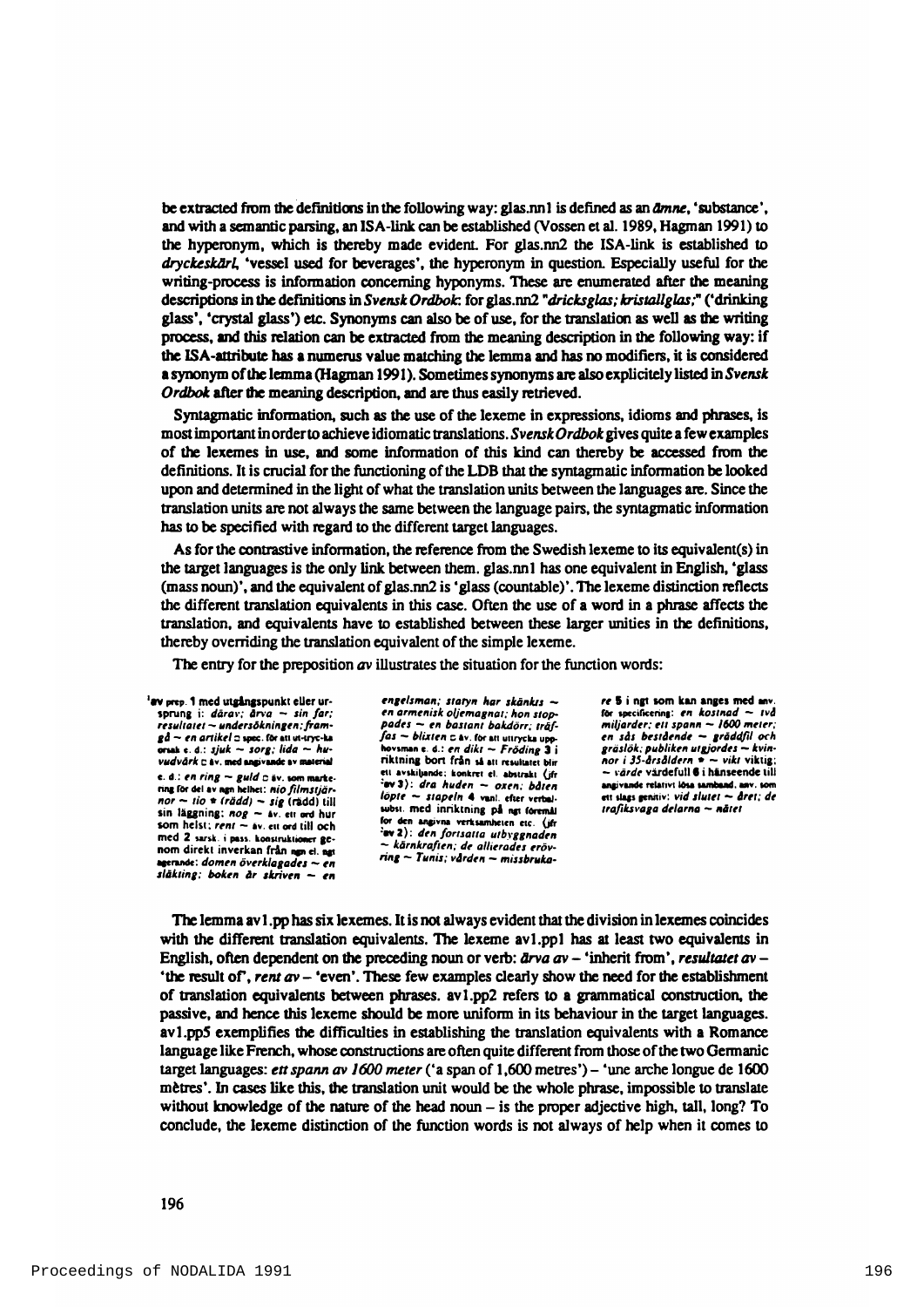establishing translation equivalents. The syntagmatic information is often decisive for the establishment of the translation equivalents to the target languages, and has to be determined contrastively. The introduction of phrases as translation equivalents is necessary for the database to be of help for the human translator and for the functioning of the machine translation component.

# *Conclusion*

It proved that the mere use of a frequency list based on newspaper material was not sufficient for deciding which content words to include in the Swedish core vocabulary. Since a more domainneutral set of content words was desirable for the purpose in view, a comparison with novel corpus frequency lists was undertaken, and sem antic classifications also proved necessary. For the function words, on the other hand, the segmentation of the frequency top of the newspaper material seems to be a sufficient procedure to establish which ones to be incorporated in the core vocabulary. The am biguity, especially prevalent among the high-frequency function words, calls for the introduction of phrases into the core vocabulary, thus making possible the establishment of equivalence links between the translation units in Swedish and the target languages. As for the information to be associated with the entries in the database, much can be extracted from the definitions in *Svensk Ordbok* through a semantic parsing, especially as regards the content words.

### *Notes*

- 1. A graphic word is defined as a segment delimited by blanks, punctuation marks or a line feed.
- 2. The novel is thus bigger than the newspaper corpus, something which makes a direct comparison between the figures impossible. Since the novel corpus is used only to balance, or neutralize, the material, mathematical accuracy is not of primary importance, and no exact calculations have been made.
- 3. Numerals, interjections, proper nouns and the infinitive marker have been excluded from the frequency study of the following reasons: there is only one infinitive marker, and it is obvious that is should be included in the core vocabulary. Proper nouns are domain-specific, and are thus generally disqualified for inclusion, possibly with the exception of the country names and nationality adjectives referring to the countries in which the database languages are the mother tongues. As for the interjections, *ja*, *nej* and *tack* ('yes', 'no' and 'thank you') are evident candidates for incorporations in the core vocabulary. The basic numerals must of course also be included.

# *References*

- Allén, S. et al. 1970. *Nusvensk frekvensordbok.* 1. Graford. Homografkomponenter. [Frequency Dictionary of Present-Day Swedish. 1. Graphic Words. Homograph Components]. Stockholm.
- Allén, S. et al. 1975. *Nusvensk frekvensordbok*. 3. Ordförbindelser. [Frequency Dictionary of Present-Day Swedish. 3. Collocations]. Stockholm.
- Gellerstam, M. 1989. The Language Bank. Department of Computational Linguistics. University of Gothenburg.
- Hagman, J. 1991. Common and Odd Relations in Italian Dictionaries and Their Treatment in Taxonomy Building. ACQUILEX Working Paper, Istituto di Linguistica Computazionale del CNR. Università di Pisa.